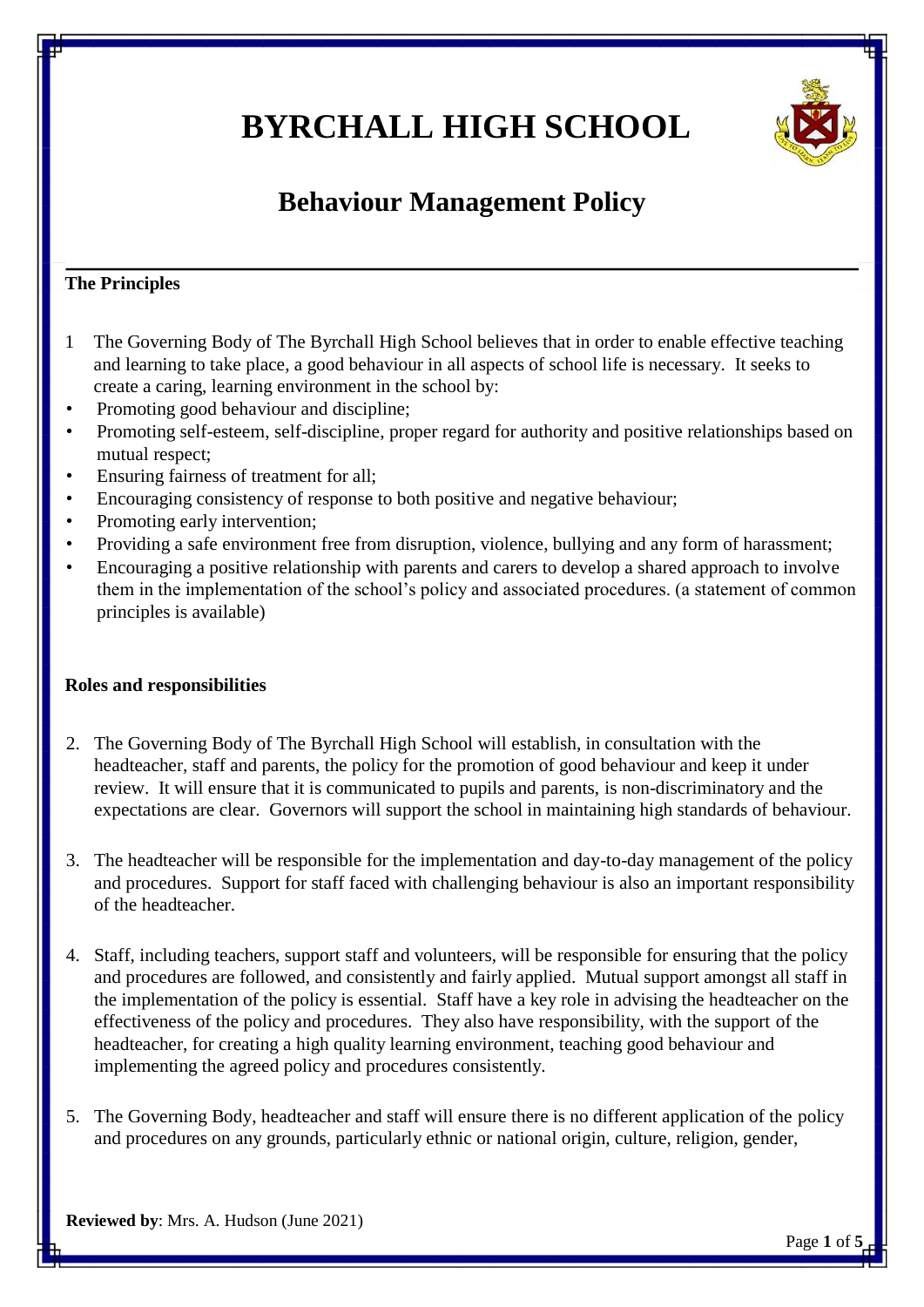disability or sexuality. They will also ensure that the concerns of pupils are listened to and appropriately addressed.

- 6. Parents and carers will be expected to take responsibility for the behaviour of their child both inside and outside the school. They will be encouraged to work in partnership with the school to assist the school in maintaining high standards of behaviour and will have the opportunity to raise with the school any issues arising from the operation of the policy. This includes monitoring of ecommunication between students at the school and informing parents and School Liaison Police Officer when appropriate.
- 7. Students will be expected to take responsibility for their own behaviour and will be made fully aware of the school policy, procedure and expectations. Students also have a responsibility to ensure that incidents of disruption, violence, bullying and any form of harassment are reported.

#### **Procedures**

8. The procedures arising from this policy will be developed by the headteacher in consultation with the staff. The procedures will make clear to the pupils how acceptable standards of behaviour can be achieved and will have a clear rationale which is made explicit to staff, pupils and parents. The procedures will be consistently and fairly applied and promote the idea of personal responsibility and that every member of the school has a responsibility towards the whole community. (see attached procedures)

## **Rewards and Celebrations**

9. A school ethos of encouragement is central to the promotion of good behaviour. Rewards and celebrations are one means of achieving this. Integral to the system of rewards is an emphasis on praise both informal and formal to individuals and groups. The Byrchall High School celebration system is underpinned by its links to Fair Trade.

#### **Sanctions**

- 10. Sanctions are needed to respond to inappropriate behaviour.
- 11. A range of sanctions for a variety of behaviours are clearly defined in the behaviours procedures and their use will be characterised by clarity of why the sanction is being applied and what changes in behaviour are required to avoid future sanctions. The procedures make a clear distinction between the sanctions applied for minor and major offences, these are reflected and underpinned by the white, green, amber and red levels of behaviour and appropriate sanctions.

## **Training**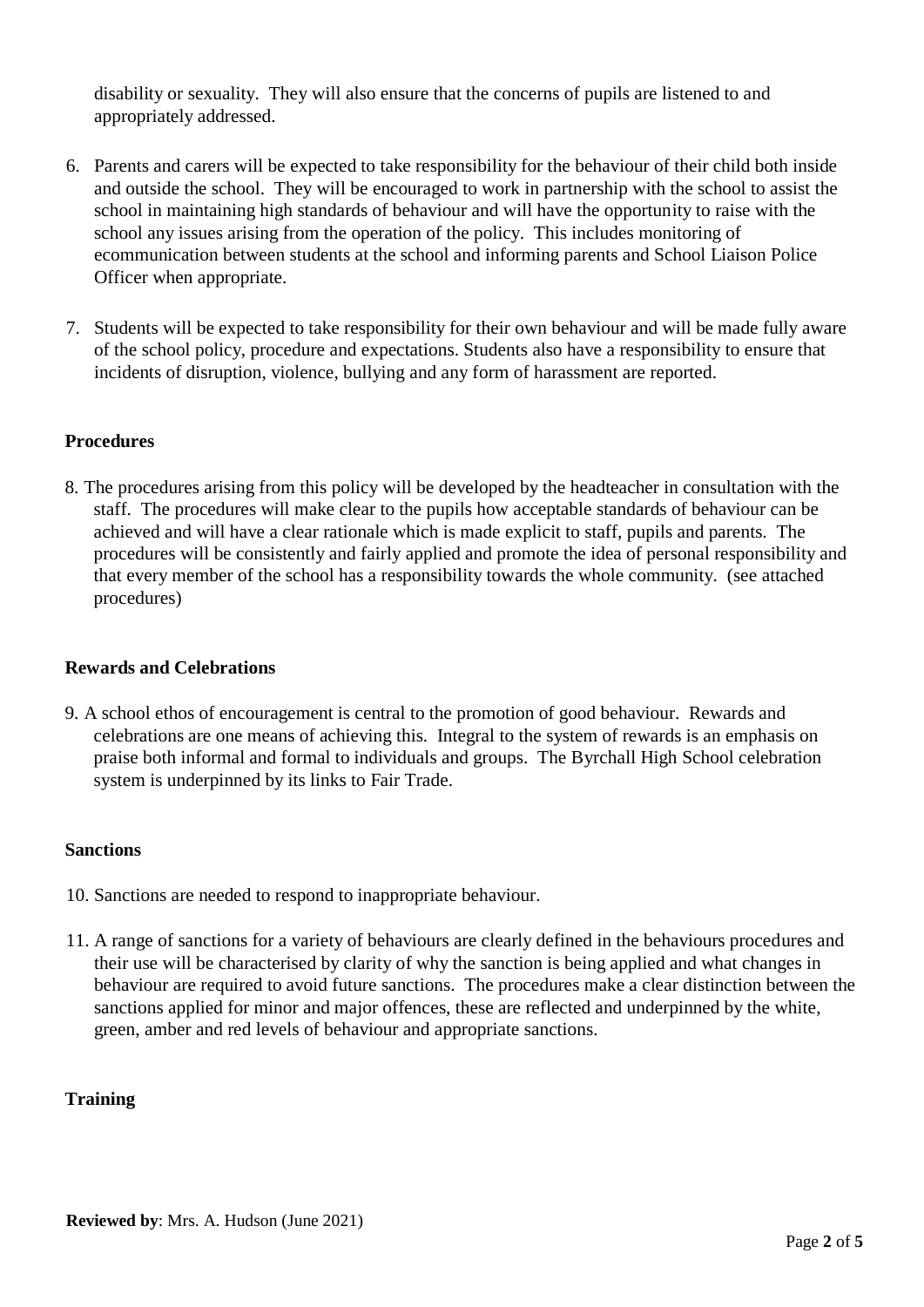12. The Governing Body will ensure that appropriate high quality training on all aspects of behaviour management is provided to support the implementation of the policy, see CPD schedule and performance management.

#### **Inter-relationship with other school policies**

13. In order for the behaviour policy to be effective, a clear relationship with other school policies, particularly equal opportunities, special educational needs, physical restraint policy and anti-bullying, has been established.

#### **Involvement of outside agencies**

14. The school works positively with external agencies. It seeks appropriate support from them to ensure that the needs of all pupils are met by utilising the range of external support available. Regular meetings will take place to ensure vital communication links are maintained, where outside agencies are involved.

#### **Review**

- 15. The head, in consultation with the staff, will undertake systematic monitoring and conduct regular reviews of the behaviour management policy and procedures in order to evaluate them to ensure that the operation is effective, fair and consistent. The head will keep the Governing Body informed.
- 16. The Governing Body will regularly review this policy and associated procedures, to ensure its continuing appropriateness and effectiveness. The review will take place in consultation with the headteacher, staff and parents.
- 17. The outcome of the review will be communicated to all those involved, as appropriate.

Covid-19: Addendum to the school behaviour policy.

- All Students must follow the routines for arrival and departure.
- Requirement to wear face coverings.

Students and staff are expected to wear face coverings when moving around school. They are not expected to be worn in classrooms. Exempt pupils (exemptions are detailed in the national guidance) are not expected to wear them.

Following school instructions on hygiene, such as handwashing and sanitising.

Students should wash their hands thoroughly and regularly throughout the school day. This should always be done before and after eating, before entering a new room and after using the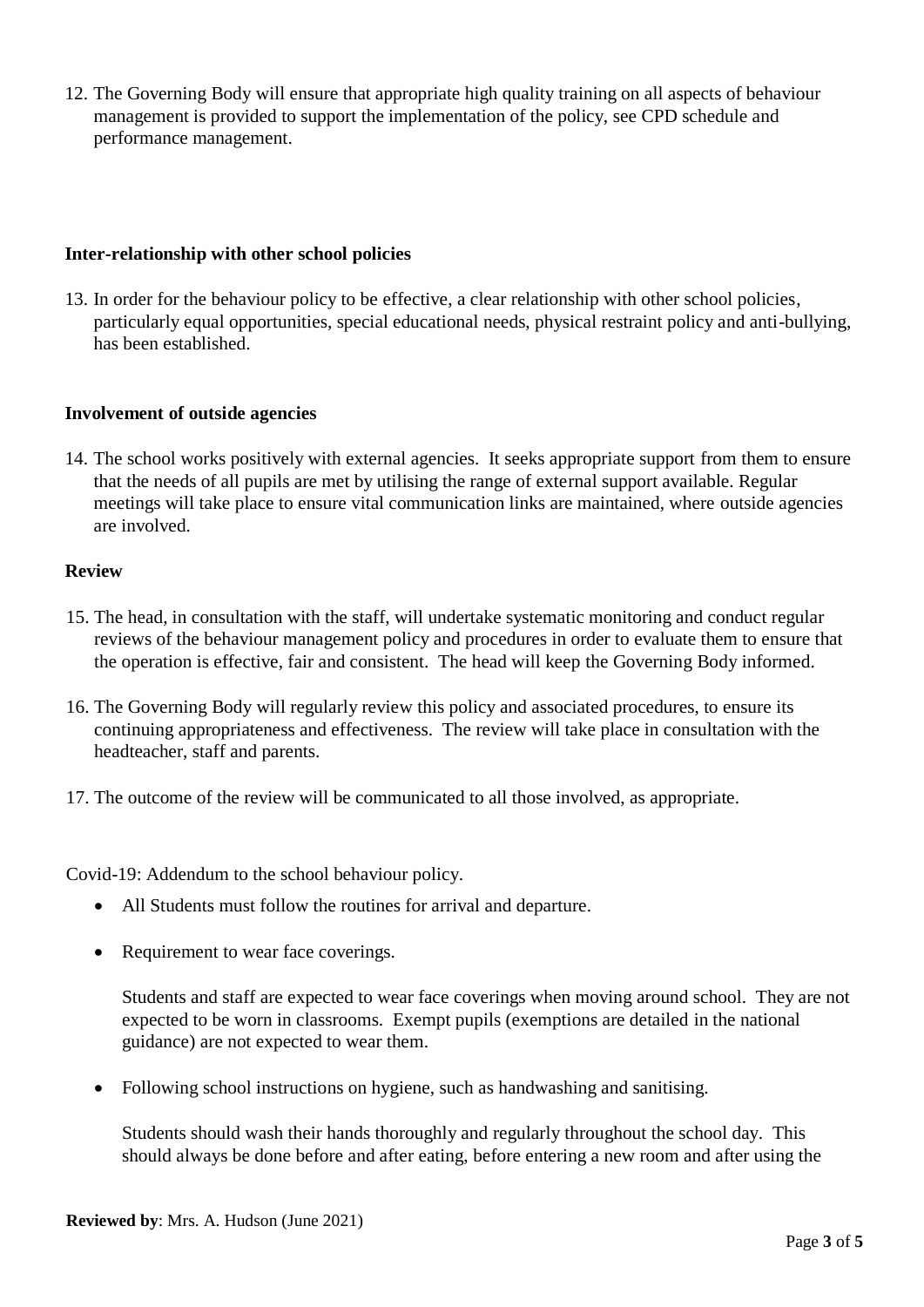toilet. Students are encouraged to use sanitizer during the school day as well. Students should avoid touching their face and ensure that they maintain social distancing at all times.

• Following instructions on who pupils can socialise with at school.

All students must be where they are asked at all times for the safety of all staff and pupils. Breaks and toilet breaks will be on a specified area for each year POD to avoid overcrowding and unnecessary social contact – these must be adhered to.

 Moving around school as per specific instructions (for example, one-way systems, out of bounds areas, queueing).

All students should remain in their year bubble (when applicable) for the majority of the time. When they are moving to a specialist room area this must only be done if accompanied by a member of staff, when doing this students and staff should follow the signage and instructions around school.

• Pupils should not be in school if they are unwell particularly with the recognised symptoms of COVID-19 (high temperature, new and persistent cough, loss of taste/smell).

Any pupil reporting or exhibiting symptoms will be placed in isolation and arrangements made to send them home.

Good hygiene is essential at all times but particularly if a student has symptoms. If this is the case any cough or sneeze should be treated in line with the "catch it, bin it, kill it" message.

This means any sneezing and coughing should be caught in a tissue and that tissue immediately disposed of, hands should then be washed or sanitized.

Pupils telling and adult if they are experiencing symptoms of coronavirus.

On reporting the system detailed above will be actioned.

Rules about sharing any equipment or other items including drinking bottles.

Students should not share equipment as this can be a vehicle for the virus being passed. If this is inadvertently done hands should be washed or sanitized immediately afterwards.

Clear rules about coughing or spitting at or towards any other person.

Any such behaviour will not be tolerated and will result in being sent home. Further action may be taken afterwards should an investigation show it is warranted.

Clear rules for pupils at home about conduct in relation to remote education.

While not in school pupils should still be accessing work remotely to keep upto date with learning. A regular routine will also help emotional health and well-being at this difficult time.